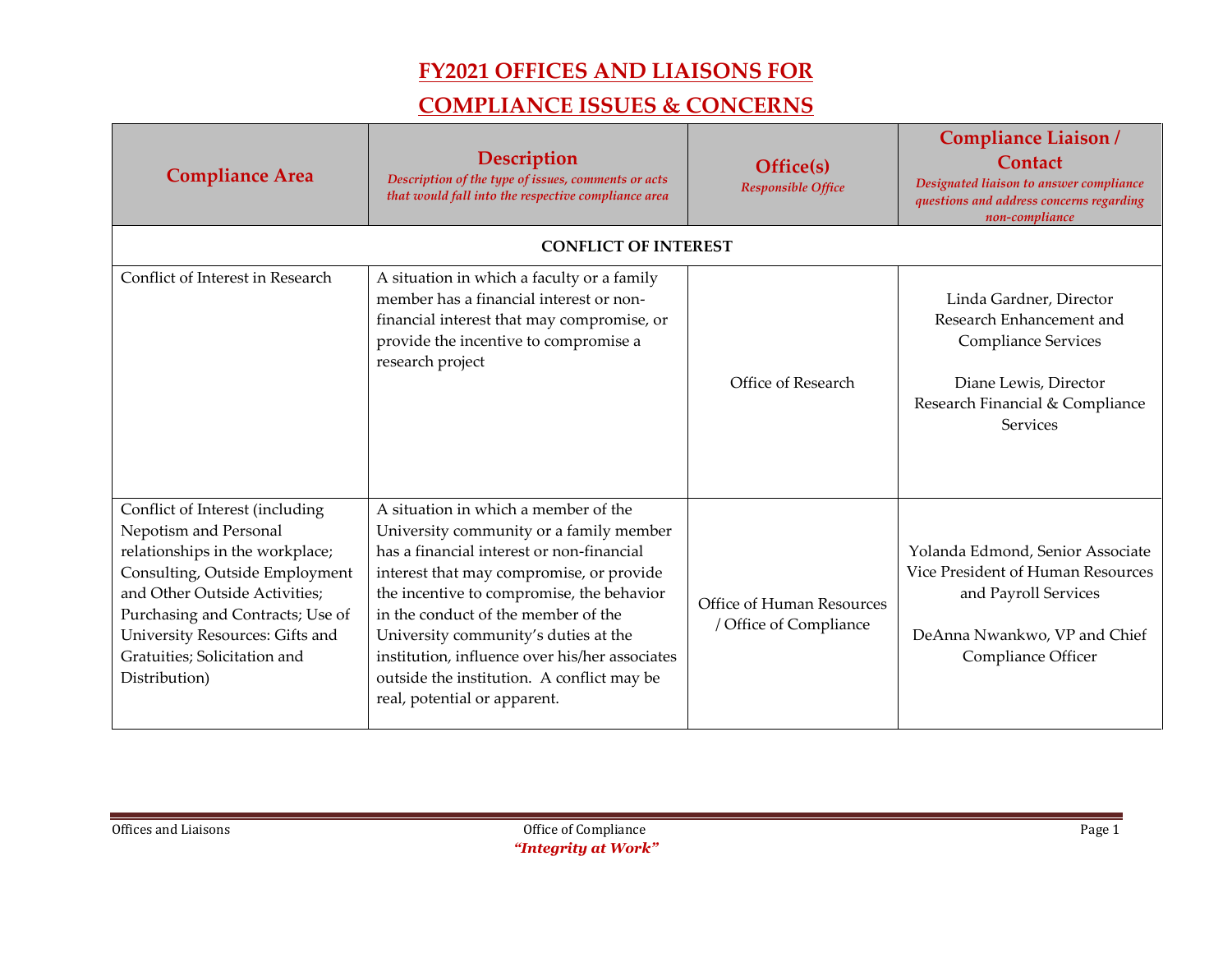| <b>Compliance Area</b>                 | Description<br>Description of the type of issues, comments or acts<br>that would fall into the respective compliance area                                                                                                                                                                                                                                                                 | Office(s)<br><b>Responsible Office</b>               | <b>Compliance Liaison/</b><br><b>Contact</b><br>Designated liaison to answer compliance<br>questions and address concerns regarding<br>non-compliance                          |
|----------------------------------------|-------------------------------------------------------------------------------------------------------------------------------------------------------------------------------------------------------------------------------------------------------------------------------------------------------------------------------------------------------------------------------------------|------------------------------------------------------|--------------------------------------------------------------------------------------------------------------------------------------------------------------------------------|
| <b>Conflict of Commitment</b>          | A situation in which a faculty member or a<br>family member has a financial interest or<br>non-financial interest that may<br>compromise, or provide the incentive to<br>compromise, the behavior in the conduct of<br>the faculty member's duties at the<br>institution, influence over his/her associates<br>outside the institution. A conflict may be<br>real, potential or apparent. | Office of the Provost /<br>Office of Human Resources | Kendell Harris, Provost /Vice<br>President for Academic Affairs &<br>Research<br>Yolanda Edmond, Senior Associate<br>Vice President of Human Resources<br>and Payroll Services |
| <b>FINANCIAL MATTERS AND REPORTING</b> |                                                                                                                                                                                                                                                                                                                                                                                           |                                                      |                                                                                                                                                                                |
| Student Financial Aid                  | Requirements relating to applying and<br>receiving financial aid.                                                                                                                                                                                                                                                                                                                         | Financial Aid Department                             | Joy Dailey, Assistant Director<br><b>Student Financial Assistance</b>                                                                                                          |
| IRS and Tax                            | Requirements relating to worker's status<br>for the purpose of federal employment<br>taxes and income tax withholding                                                                                                                                                                                                                                                                     | Office of Administration<br>and Finance              | Anita Lockridge, VP and Chief<br><b>Financial Officer</b>                                                                                                                      |
| Financial (excluding Payroll)          | Requirements relating to the University's<br>financial guidelines.                                                                                                                                                                                                                                                                                                                        | Office of Administration<br>and Finance              | Anita Lockridge, VP and Chief<br><b>Financial Officer</b>                                                                                                                      |
| <b>Gift Restrictions</b>               | Requirements relating to the use of donor<br>funds.                                                                                                                                                                                                                                                                                                                                       | <b>Treasury Department</b>                           | Alfred Norris, Associate Vice<br>President<br>Treasury and Budgets                                                                                                             |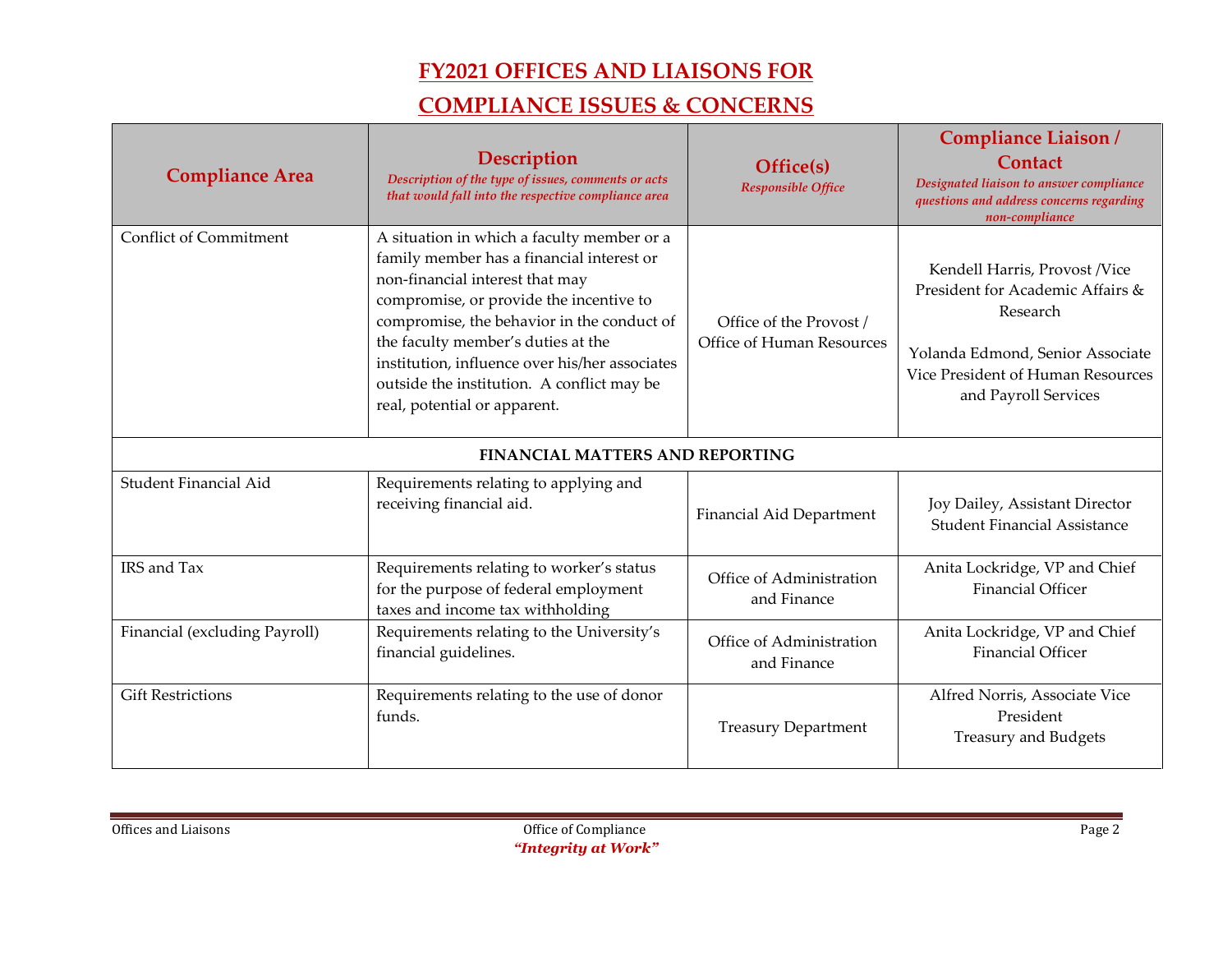| <b>Compliance Area</b>                                                             | Description<br>Description of the type of issues, comments or acts<br>that would fall into the respective compliance area                                                                              | Office(s)<br><b>Responsible Office</b>              | Compliance Liaison /<br><b>Contact</b><br>Designated liaison to answer compliance<br>questions and address concerns regarding<br>non-compliance |  |
|------------------------------------------------------------------------------------|--------------------------------------------------------------------------------------------------------------------------------------------------------------------------------------------------------|-----------------------------------------------------|-------------------------------------------------------------------------------------------------------------------------------------------------|--|
| Procurement                                                                        | Requirements relating to supplier of<br>contractor activity including selection<br>based on personal gain, improper<br>negotiation or diversion of contract awards.                                    | Office of Procurement<br><b>Services</b>            | Anita Lockridge, VP and Chief<br><b>Financial Officer</b>                                                                                       |  |
| Workers' Compensation                                                              | Requirements relating to filing claims for<br>members of the University injured on the<br>iob.                                                                                                         | <b>Risk Management</b>                              | Mellany Patrong,<br>Risk Management Manager                                                                                                     |  |
| <b>INTEGRITY AND ETHICAL CONDUCT</b>                                               |                                                                                                                                                                                                        |                                                     |                                                                                                                                                 |  |
| Sexual Harassment, Racial and<br>Ethnic Harassment,<br>Discrimination Disabilities | Unfair treatment or violation of a<br>University policy on the basis of a protected<br>classification such as sex, religion, ethnicity<br>or beliefs.                                                  | Office of Human Resources                           | Yolanda Edmond,<br>Senior Associate Vice President of<br>Human Resources and Payroll<br>Services                                                |  |
| Title IX                                                                           | Protects people from discrimination based<br>on sex in education programs or activities<br>that receive Federal financial assistance.                                                                  | Title IX Office                                     | Bobby Brown, Title IX Coordinator                                                                                                               |  |
| Privacy / HIPPA                                                                    | Refers to the technical, contractual<br>administrative and physical steps taken by<br>the University to protect against<br>unauthorized access to and disclosure of<br>personally identifiable data of | Office of Human Resources<br>/ General Counsel      | Yolanda Edmond, Senior Associate<br>Vice President of Human Resources<br>and Payroll Services<br>Hao Le, General Counsel                        |  |
| Privacy (FERPA)                                                                    | Refers to the technical, contractual<br>administrative and physical steps taken by<br>the University to protect against<br>unauthorized access to and disclosure of<br>personally identifiable data of | Office of Student Affairs<br><b>General Counsel</b> | Teresa McKinney, Vice President<br>Student Services & Dean of<br>Students                                                                       |  |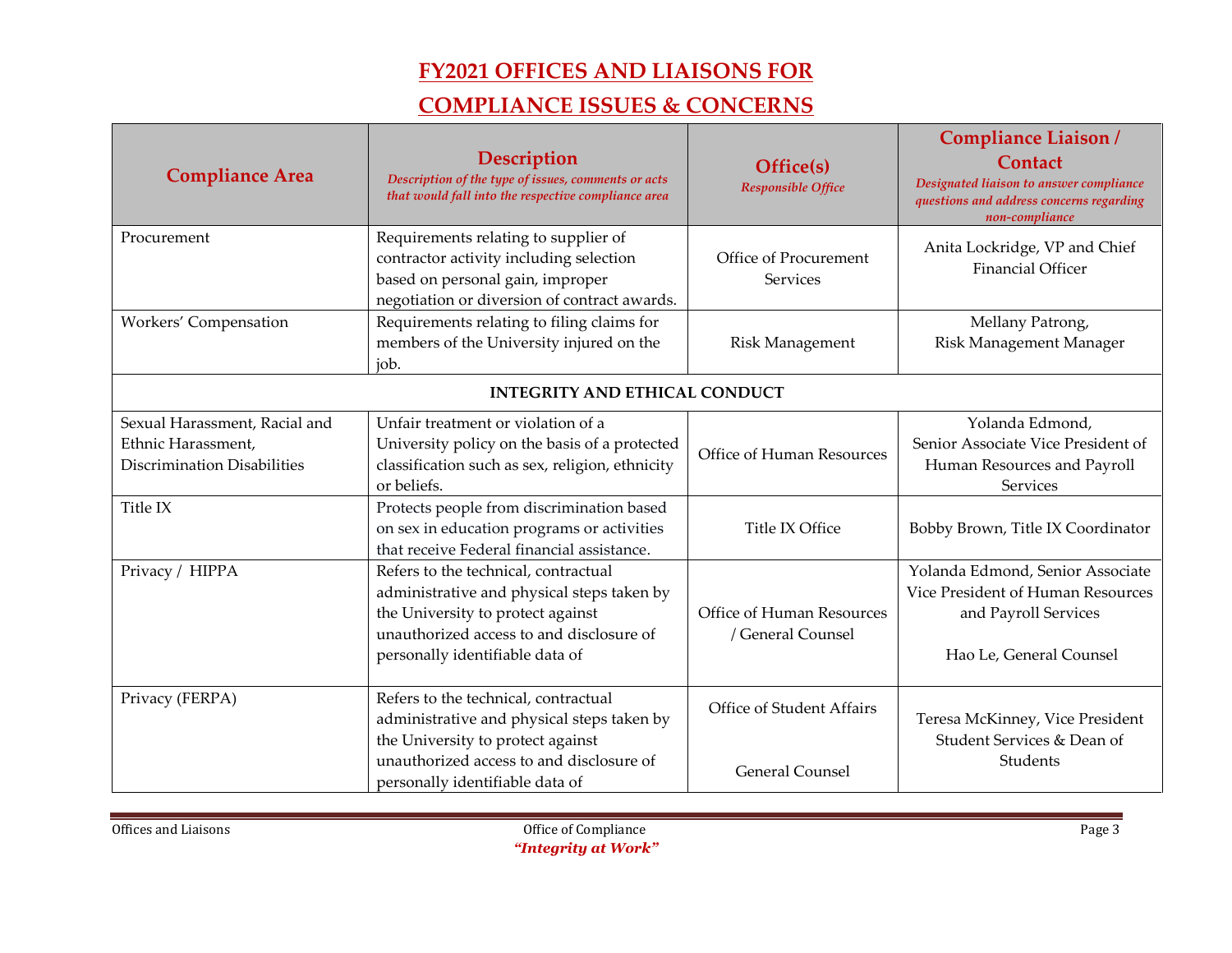| <b>Compliance Area</b>                                                                                     | Description<br>Description of the type of issues, comments or acts<br>that would fall into the respective compliance area                 | Office(s)<br>Responsible Office      | <b>Compliance Liaison/</b><br><b>Contact</b><br>Designated liaison to answer compliance<br>questions and address concerns regarding<br>non-compliance |
|------------------------------------------------------------------------------------------------------------|-------------------------------------------------------------------------------------------------------------------------------------------|--------------------------------------|-------------------------------------------------------------------------------------------------------------------------------------------------------|
|                                                                                                            |                                                                                                                                           |                                      | Hao Le, General Counsel                                                                                                                               |
| <b>Workplace Violence Campus</b><br>Crime and Security Preparedness<br>Reporting                           | An expression of the intention to inflict evil,<br>injury, or damage to a person or their<br>property.                                    | Campus Safety (Police<br>Department) | Mary Young, Chief of Police                                                                                                                           |
| Fraud                                                                                                      | Fraudulent or related dishonest activities.                                                                                               | Office of Internal Audit             | Charla Parker-Thompson, Chief<br><b>Audit Executive</b><br>Keith Beckford, Fraud Manager                                                              |
|                                                                                                            | MEDIA RELATIONS AND INFORMATION REQUESTS                                                                                                  |                                      |                                                                                                                                                       |
| Communication with Outside<br>Media                                                                        | Refers to granting interviews or<br>communicating with the media,<br>particularly regarding issues of sensitive<br>subject matters.       | Office of Communications             | Melinda Spaulding, Vice President<br>of University Advancement                                                                                        |
| Mass Distribution of Written and<br>Electronic Materials to All<br>Members of the University<br>Community. | Sending mass materials to all members of<br>the community without approval.                                                               | Office of Communications             | Melinda Spaulding, Vice President<br>of University Advancement                                                                                        |
| Open Records Request                                                                                       | Texas Government Code, Chapter 552,<br>gives you the right to access government<br>records. All requests for such should be<br>sent here. | Office of General Counsel            | Hao Le, General Counsel                                                                                                                               |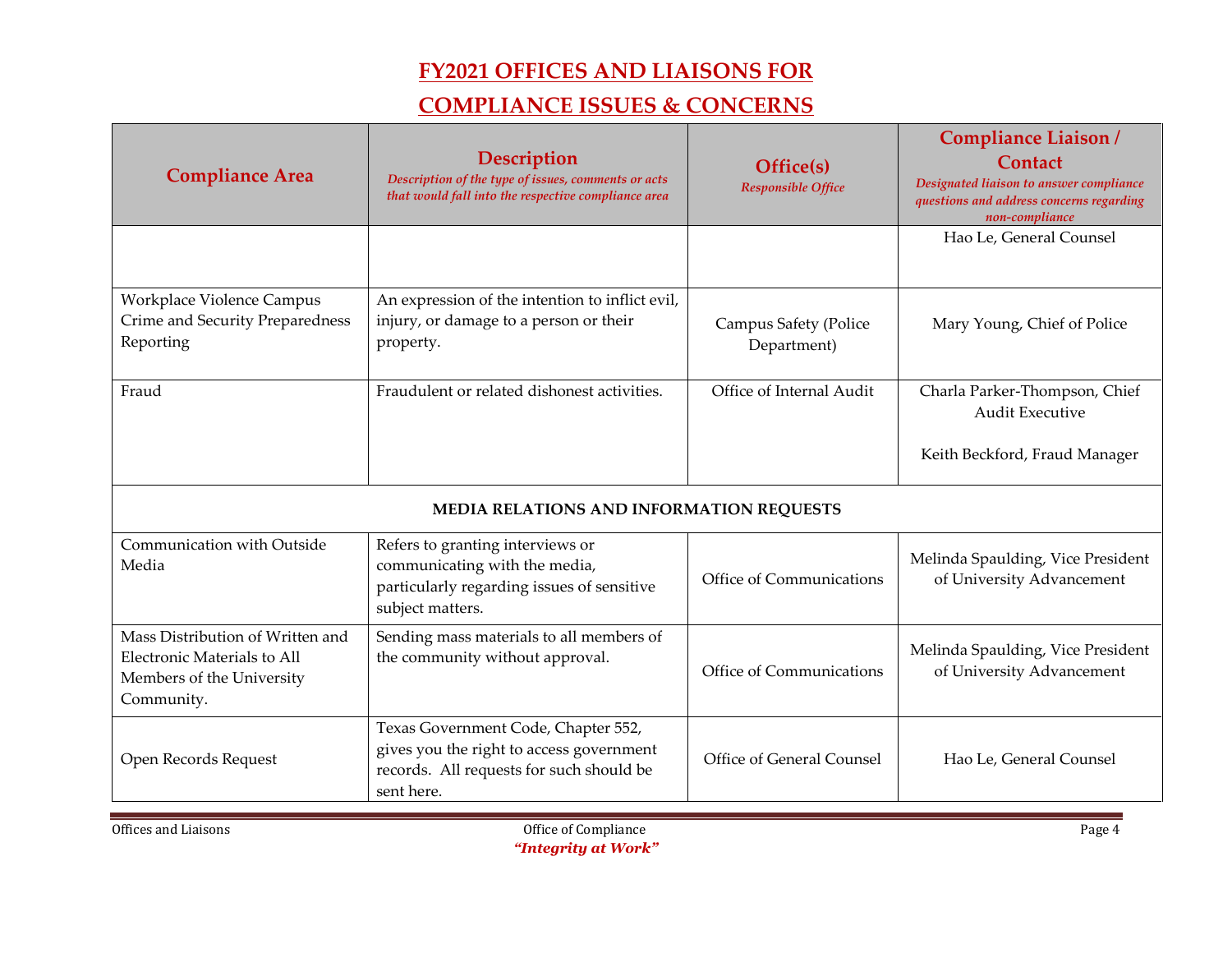|                                                                                                                                 |                                                                                                                                                                                                                                            |                                                | Compliance Liaison /                                                                                                     |
|---------------------------------------------------------------------------------------------------------------------------------|--------------------------------------------------------------------------------------------------------------------------------------------------------------------------------------------------------------------------------------------|------------------------------------------------|--------------------------------------------------------------------------------------------------------------------------|
| <b>Compliance Area</b>                                                                                                          | Description<br>Description of the type of issues, comments or acts<br>that would fall into the respective compliance area                                                                                                                  | Office(s)<br><b>Responsible Office</b>         | <b>Contact</b><br>Designated liaison to answer compliance<br>questions and address concerns regarding<br>non-compliance  |
|                                                                                                                                 | PERSONNEL POLICIES AND PROCEDURES                                                                                                                                                                                                          |                                                |                                                                                                                          |
| Rules and Procedures of Faculty,<br>Professional Research (including<br>Post-doctoral Fellows), Technical<br>and Library Staffs | Involves any faculty member that is in<br>violation of the University's principles of<br>conduct, faculty handbook, rights, rules,<br>responsibilities, HR policy and procedures<br>or any other item that constitute employee<br>conduct. | Office of the Provost                          | Kendell Harris, Provost / Vice<br>President for Academic Affairs &<br>Research                                           |
| Human Resources Policies and<br>Procedures                                                                                      | Involves any staff member that is in<br>violation of the University's principles of<br>conduct, rights, rules responsibilities, HR<br>policy and procedures or any other item<br>that constitute employee conduct.                         | Office of Human Resources                      | Yolanda Edmond, Senior Associate<br>Vice President of Human Resources<br>and Payroll Services                            |
| <b>Immigration Services</b>                                                                                                     | Advising or processing of documents for<br>international students, faculty, and research<br>and technical staff.                                                                                                                           | Office of Human Resources<br>/ General Counsel | Yolanda Edmond, Senior Associate<br>Vice President of Human Resources<br>and Payroll Services<br>Hao Le, General Counsel |
| <b>RESEARCH</b>                                                                                                                 |                                                                                                                                                                                                                                            |                                                |                                                                                                                          |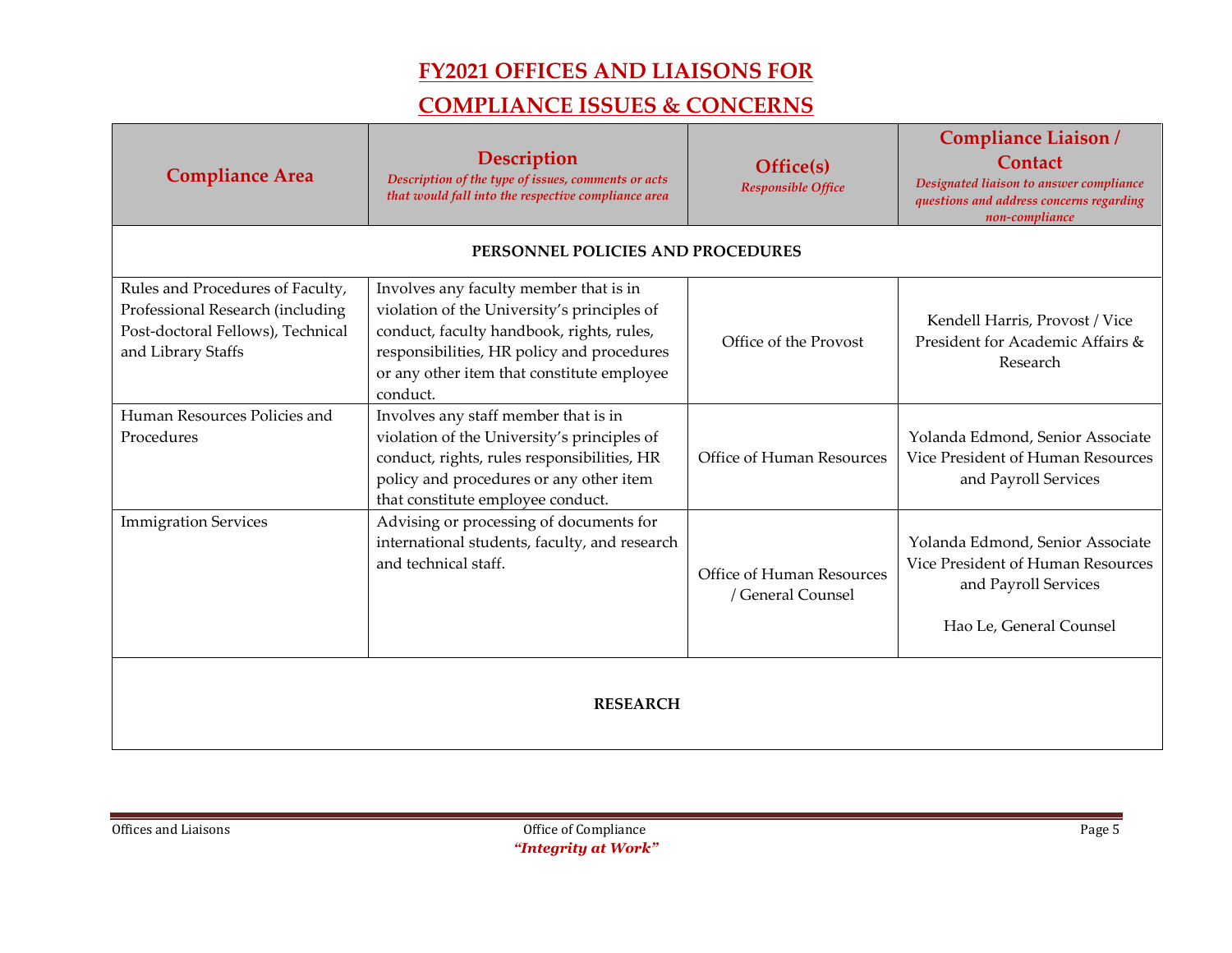| <b>Compliance Area</b>                      | <b>Description</b><br>Description of the type of issues, comments or acts<br>that would fall into the respective compliance area                                                                                     | Office(s)<br><b>Responsible Office</b>  | <b>Compliance Liaison/</b><br><b>Contact</b><br>Designated liaison to answer compliance<br>questions and address concerns regarding<br>non-compliance |
|---------------------------------------------|----------------------------------------------------------------------------------------------------------------------------------------------------------------------------------------------------------------------|-----------------------------------------|-------------------------------------------------------------------------------------------------------------------------------------------------------|
| <b>Research Administration</b>              | Requirement relating to unallowable or<br>questionable expenditures or cost transfers<br>to government grants contracts or other<br>agreements.                                                                      | Office of Administration<br>and Finance | Diane Lewis, Director<br>Research Financial and Compliance<br><b>Services</b>                                                                         |
| Scientific Misconduct                       | Fabrication, falsification, plagiarism, or<br>other practices that seriously deviate from<br>those that are commonly accepted within<br>the scientific community for proposing,<br>conducting or reporting research. | Office of Research                      | Linda Gardner, Director<br>Research Enhancement and<br>Compliance Services                                                                            |
| Human and Animal Subjects                   | Inappropriate use of humans or animals<br>involved in research.                                                                                                                                                      | Office of Research                      | Linda Gardner, Director<br>Research Enhancement and<br>Compliance Services                                                                            |
| Bio-safety                                  | Bio-safety requirements needed to perform<br>research in a secure environment. Potential<br>areas of harm.                                                                                                           | Office of Research                      | Linda Gardner, Director<br>Research Enhancement and<br>Compliance Services                                                                            |
| Radiation Safety                            | Radiation safety requirements needed to<br>perform research in a secure environment.<br>Potential areas of harm.                                                                                                     | Office of Research                      | Linda Gardner, Director<br>Research Enhancement and<br><b>Compliance Services</b>                                                                     |
| <b>USE AND CARE OF UNIVERSITY RESOURCES</b> |                                                                                                                                                                                                                      |                                         |                                                                                                                                                       |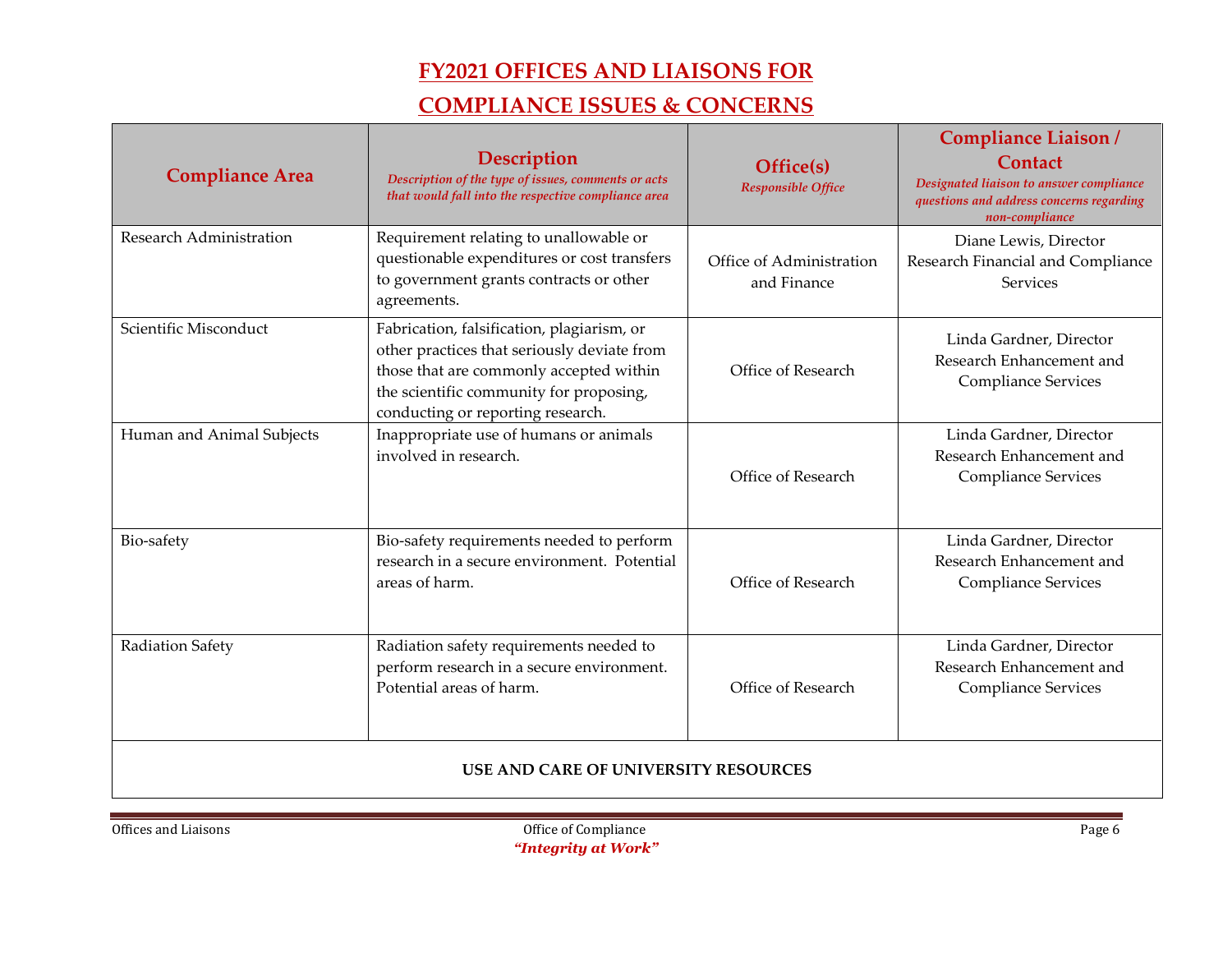| <b>Compliance Area</b>                                       | <b>Description</b><br>Description of the type of issues, comments or acts<br>that would fall into the respective compliance area                                                                                                                             | Office(s)<br><b>Responsible Office</b> | <b>Compliance Liaison/</b><br><b>Contact</b><br>Designated liaison to answer compliance<br>questions and address concerns regarding<br>non-compliance |
|--------------------------------------------------------------|--------------------------------------------------------------------------------------------------------------------------------------------------------------------------------------------------------------------------------------------------------------|----------------------------------------|-------------------------------------------------------------------------------------------------------------------------------------------------------|
| Use of University Information<br><b>Technology Resources</b> | Unauthorized or inappropriate use of the<br>University's computer systems.                                                                                                                                                                                   | Office of Information<br>Technology    | Mario Berry, Chief Information<br>Officer                                                                                                             |
| Use of Copyrighted Materials                                 | Unauthorized and unlawful disclosure of<br>confidential information including<br>inventions, research, and technical data,<br>formulas, discoveries, designs,<br>improvements, ideas, manufacturing<br>directives, copyrights, and all related<br>documents. | Office of General Counsel              | Hao Le, General Counsel                                                                                                                               |
| Use of University Trademark and<br>Identify                  | Unauthorized and unlawful disclosure of<br>trademarks, and all related documentation.                                                                                                                                                                        | Office of General Counsel              | Hao Le, General Counsel                                                                                                                               |
| Patents                                                      | Unauthorized and unlawful disclosure of<br>patent, and all related documentation.                                                                                                                                                                            | Office of General Counsel              | Hao Le, General Counsel                                                                                                                               |
| Use of University Facilities and<br><b>Physical Assets</b>   | Improper or unauthorized use of<br>University resources. The misuse/abuse of<br>University support services, equipment or<br>assets.                                                                                                                         | Office of General Counsel              | Hao Le, General Counsel                                                                                                                               |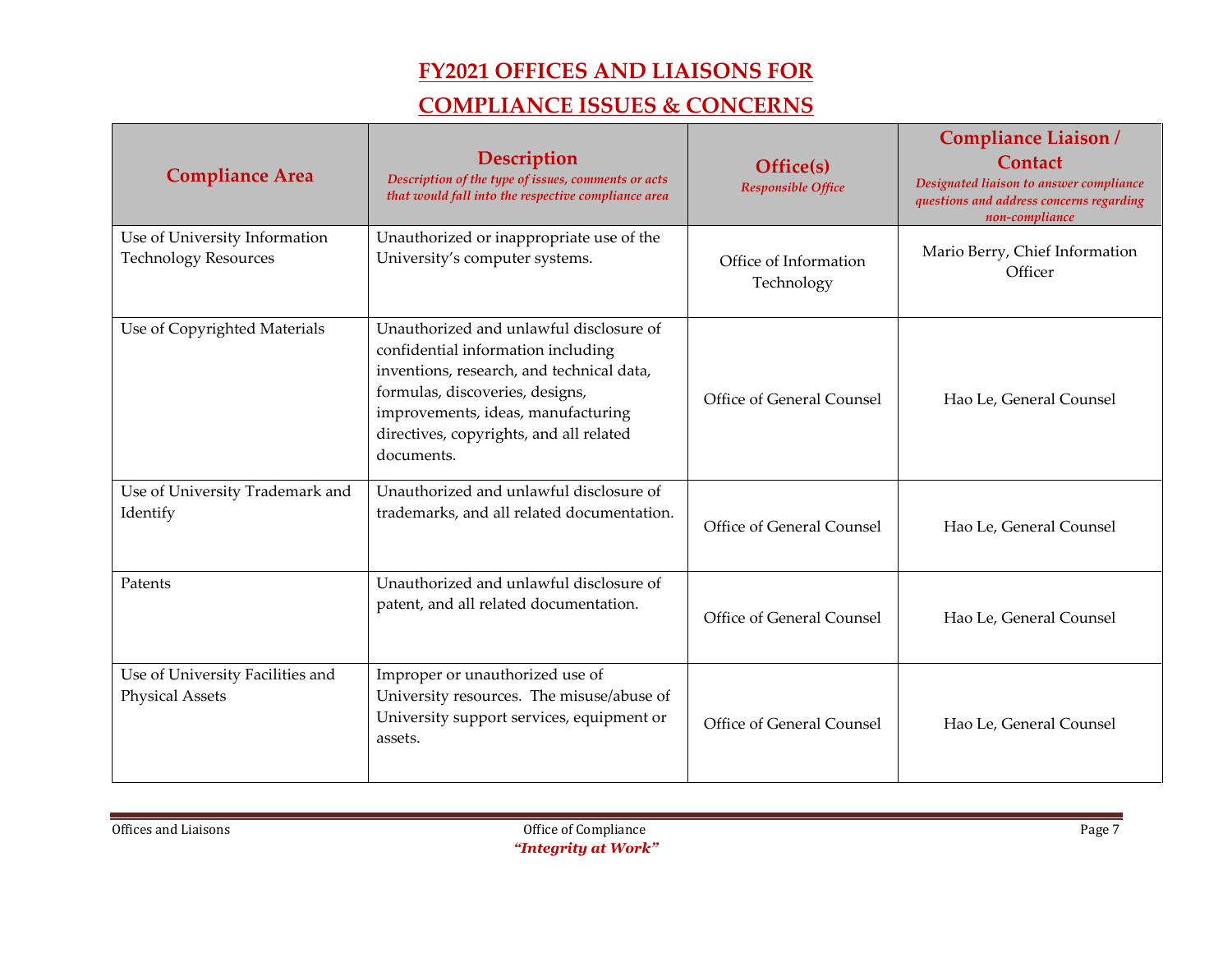| <b>Compliance Area</b>                                      | <b>Description</b><br>Description of the type of issues, comments or acts<br>that would fall into the respective compliance area                                                                                                                                                                                 | Office(s)<br><b>Responsible Office</b>                              | <b>Compliance Liaison/</b><br><b>Contact</b><br>Designated liaison to answer compliance<br>questions and address concerns regarding<br>non-compliance |
|-------------------------------------------------------------|------------------------------------------------------------------------------------------------------------------------------------------------------------------------------------------------------------------------------------------------------------------------------------------------------------------|---------------------------------------------------------------------|-------------------------------------------------------------------------------------------------------------------------------------------------------|
| <b>Information Security</b>                                 | Confidentiality refers to the protection of<br>the institutions' and customer's non-public<br>information and use of such information<br>only for legitimate business purposes.                                                                                                                                  | Office of Information<br>Technology /<br>Internal Audit & Assurance | Mario Berry, Interim Chief<br><b>Information Security Officer</b>                                                                                     |
|                                                             | <b>WORKPLACE &amp; ENVIRONMENTAL HEALTH AND SAFETY</b>                                                                                                                                                                                                                                                           |                                                                     |                                                                                                                                                       |
| Laboratory Chemical and Laser<br>Safety and US EPA          | The requirements of any applicable law,<br>rule, or regulation relating to laboratory<br>chemical and laser safety including,<br>regulations promulgated by the US<br>Environmental Protection Agency and<br>similar agencies in other jurisdictions.                                                            | Department of<br>Environment Health and<br>Safety                   | Alus Dove, Director - Environment<br>Health and Safety                                                                                                |
| Employee Safety & OSHA                                      | The requirements of any applicable law,<br>rule or regulations relating to the<br>environment, working conditions or<br>workplace safety, including, without<br>limitation, regulation promulgated by the<br>US Occupational Safety and Health<br>Administration and similar agencies in<br>other jurisdictions. | Department of<br>Environment Health and<br>Safety                   | Alus Dove, Director - Environment<br>Health and Safety                                                                                                |
| Construction and Housing Codes<br>and Building inspections. | The requirements of any applicable law,<br>rule or regulations relating to housing,<br>building and construction codes.                                                                                                                                                                                          | <b>Facilities Department</b>                                        | Bertran Harrison, Executive<br>Director<br><b>Facilities and Maintenance Services</b>                                                                 |